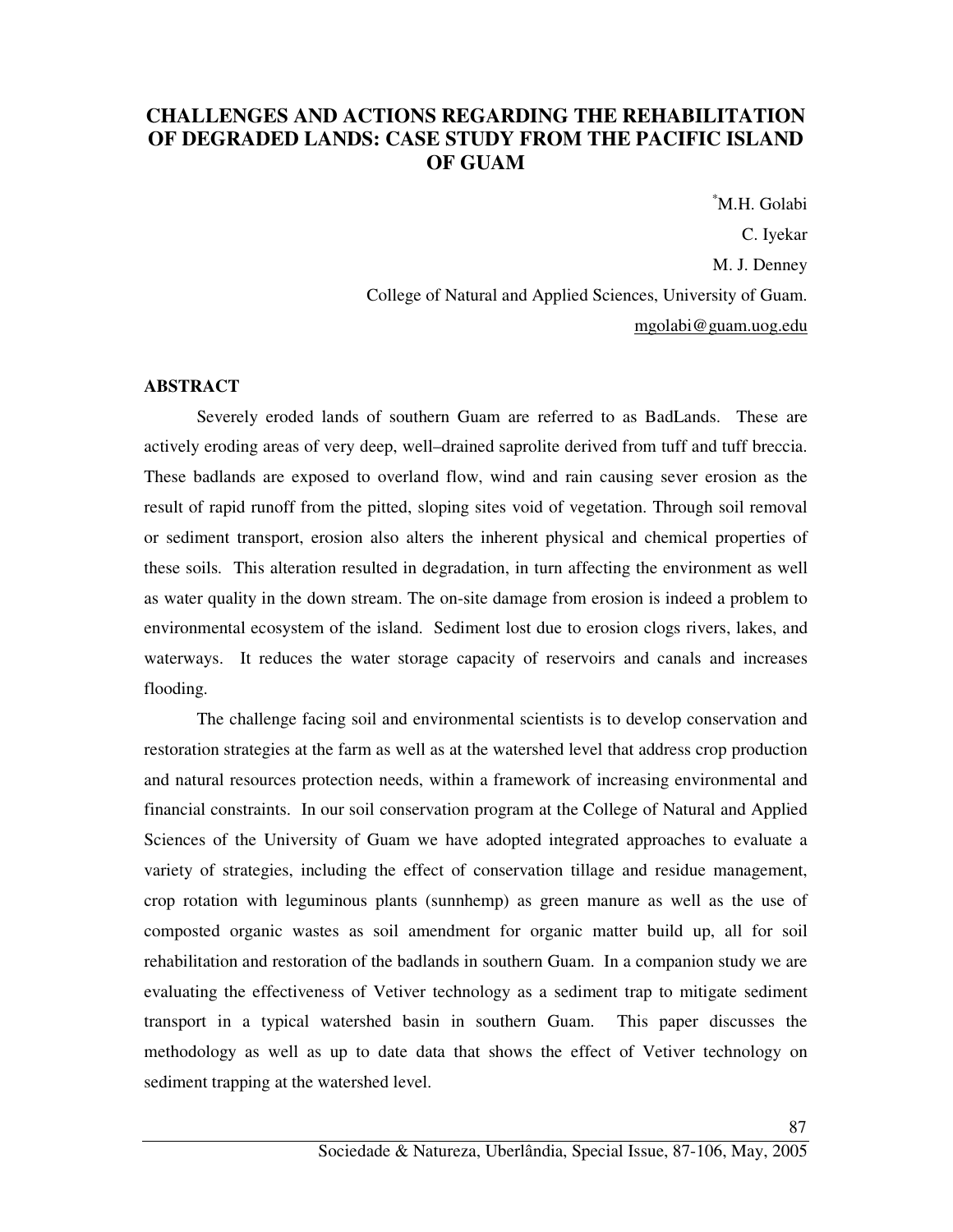#### **INTRODUCTION**

Soil erosion is the number one problem causing land degradation and low agricultural productivity in southern Guam. In addition to land degradation and productivity, coral reef degradation due to soil erosion and sedimentation is of major concern to the people of Guam.

Water erosion is the most severe form of erosion from a pollution standpoint, because soil that becomes detached by water is eventually concentrated in waterways, posing threat to human and marine environment. This type of erosion constitutes the most serious form of erosion on Guam's soils (GEPA, 1986) especially on the bad lands of southern part of the Island. As referred to by Lewis (1999), transport of sediment out of a badland basin, into a new sedimentary system, promotes a spectrum of environmental and ecological changes ranging from wetlands formation and river turbidity to coastal modification and habitat destruction. These natural resources are an integral part of *quality of life* and viability of *the tourism industry*. Both are severely altered by unchecked badlands formation (Lewis, 1999).

Soils are the long-term capital on which a nation builds and grows (Wilding, 1994). It is a basic component of ecosystems and is one of the most vulnerable to degradation through mismanagement (Wilding, 1994).

Soil erosion and soil organic matter depletion are primary processes of land degradation that generate many critical changes in soil characteristics that affect the essential soil biological, chemical, and physical processes influencing soil productivity. Soil degradation adversely impacts the natural ecosystem and sustainability of the productive lands by decreasing soil quality. The land area lost to soil erosion and degradation has to be replaced by bringing new land under production which involves encroachment of: (i) ecologically-sensitive eco-regions; (ii) marginal or steep lands, and (iii) regions with aesthetic, cultural and historical values and perspectives (Lal, et.al., 1997). Soil degradation on agricultural lands is a symptom of miss-use and miss-management that jeopardizes the integrity of soil's self-regulatory capacity.

Erosion encompasses detachment, transport, and deposition of soil particles by erosive forces of wind, gravity, and raindrops and surface flow of water (Nearing, et.al., 1994). The effectiveness of rainfall and run-off in detaching and transporting soil particles downstream is increased by several times if the soil is loose and unprotected by any vegetation cover (Lal, 1987). The cover not only reduces raindrop impact, it also increases the resistance to the flow of run-off water.

Erosion is a process where wind and water facilitate the movement of topsoil from one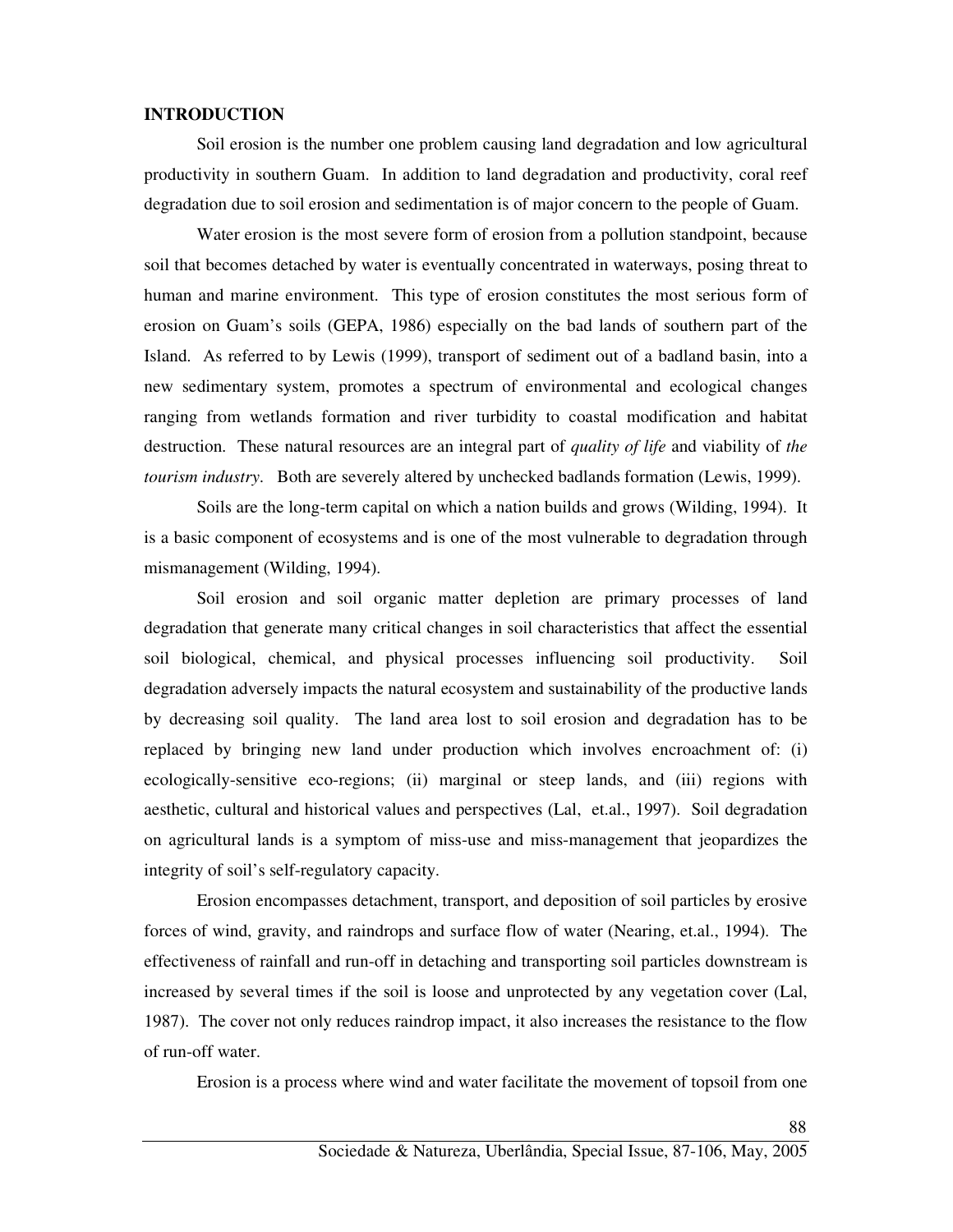place to another. Through soil removal and nutrient transport via sediment, the soil erosion alters the inherent physical and chemical properties of soils. This alteration may result in degradation, in turn affecting the environment as well as the processes that regulate the productivity and sustainability of an ecosystem. Water erosion is more detrimental to soils globally both by the volume of soil removed and area of land influenced.

Deterioration in soil physical properties causes accelerated soil erosion, and the latter aggravates the degradation of soil physical, chemical and biological properties. The price of soil erosion and land degradation includes a heavy toll on the environment. Soil degradation also has adverse impact on eutrophication of surface waters, contamination of groundwater, and increase in the atmospheric concentration of greenhouse gases, e.g.,  $CO_2$ ,  $CH_4$ ,  $NO_x$  (Lal, et al., 1997). Adverse changes of soil physical, chemical, and biological properties affected by erosion and degradation can be reversed through proper rehabilitation measures and erosion control practices.

Two of the most important agricultural resources, land and water are crucial for the well being of the Asia- Pacific region, which is home to nearly three-fourths of the world's agricultural population. A major problem in this region is land degradation, which is largely caused by depletion of soil nutrients due to intensive agriculture and also by water and wind erosion. A growing population is adding to pressure on arable land. To meet its increasing food needs, the region will have to produce more food largely from the existing farmlands because there is very little land available for physical expansion. This can be done only by increasing crop yields by improving soil quality and maintaining the environmental integrity.

Many farmers prepare land by tilling or plowing their fields to produce a smooth planting surface devoid of vegetation. This process, however, creates a soil surface that is very vulnerable to erosion. Some farmers in western societies have been using a technique known as zero or no-tillage systems to reduce the erosion problem. Countries in the Asia and Pacific region however need to integrate appropriate conservation techniques within their limited resources in order to control erosion and mitigate severe land degradation. Appropriate technologies should also be adopted in hilly areas to reduce sedimentation and prevent soil erosion, which is a serious problem in lands with steep slope. These include correct tillage practices, and slope stabilization techniques such as Vetiver system.

Promoting sustainable forms of natural resource management is a challenge land users are unable to tackle solely on their own initiative. Soil and land degradation remains an unresolved problem of global environmental change. There is a need for concerted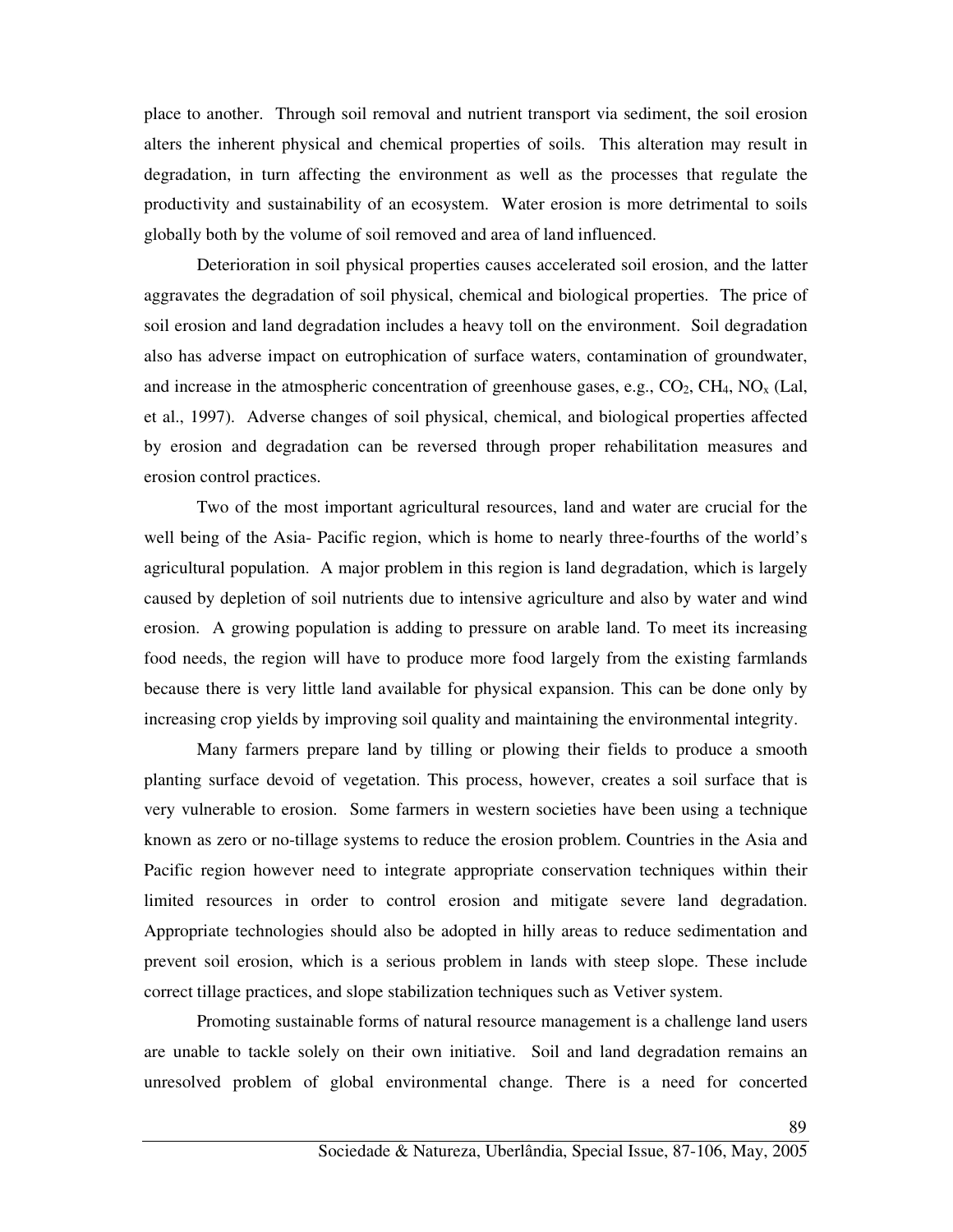international action that directly addresses this issue at the global level.

Some of the steps toward achieving a sustainable agriculture and natural resources preservation include: a) reduction of soil erosion, b) enhance soil productivity through soil organic matter maintenance and/or accretion, c) improve crop management through diversification and rotation of crops, and d) protect the environment from non-point source pollution due to surface runoff and chemical and sediment transport.

Although, many soil conservation technologies can be combined to reduce erosion rates, reduced tillage can play a key role in this effort by reducing soil erosion, decreasing weed pressure through maintenance of surface mulch, and enhancing soil productivity through crop residue and organic matter maintenance. The principal method of controlling soil erosion and its accompanying rapid water runoff is to maintain adequate vegetative cover. Plant cover intercepts and dissipates the energy in raindrops before they strike the soil, enabling the water to reach the soils without damage. Furthermore, plant stems, roots, and organic matter help control runoff and encourage water percolation into the soil.

## **Some of the Agricultural Practices that lead to Accelerated Soil Erosion:**

- Overgrazing of animals overgrazing leave the soil surface bare and subject to rain drop impact, hence to soil erosion.
- Planting of a monoculture can lead to erosion for several reasons. A monoculture is harvested all at one time, which leaves the entire field bare and the natural rainfall is not retained by the soil and flows rapidly over the surface rather than into the ground.
- Tilling or plowing it involves loosening the soil particles, incorporating oxygen and getting rid of weeds, however, it also increases the likelihood of erosion because it disturbs the natural surface and protective vegetation.
- Crop removal. The continuous and complete removal of crops without leaving the plant residue on the soil surface not only increases the soil susceptibility to erosion due to exposure but it also causes soil organic matter depletion. Organic matter has the ability to absorb a lot of rainwater and without it erosion is increased to an alarming level.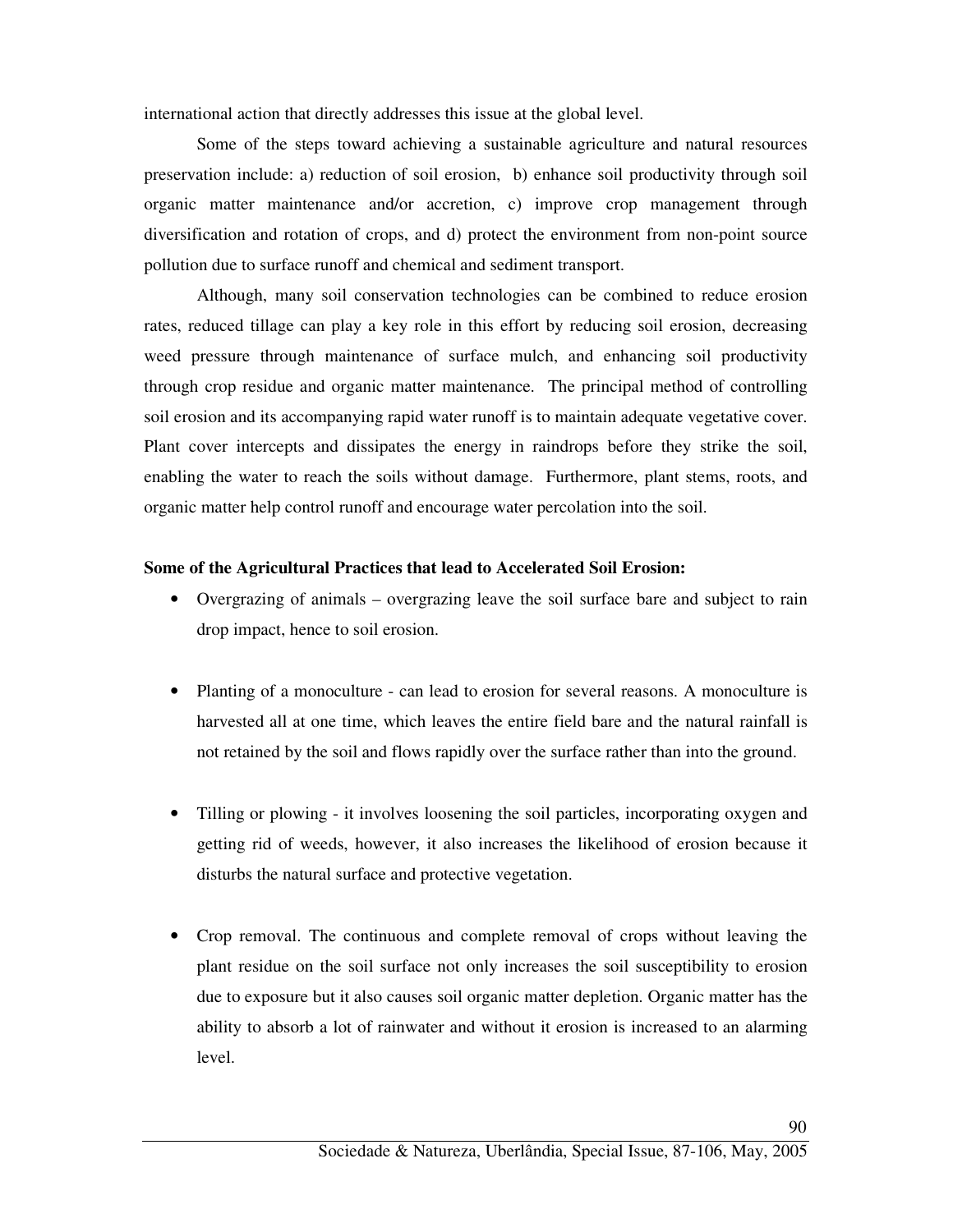Many of these practices have resulted in land degradation land across the globe.

## **Challenges and Actions:**

Problems of soil erosion can be stopped and/or reduced if appropriate techniques are employed for each specific condition. The conservation techniques that are commonly used to reduce or eliminate erosion are: contour farming; terracing; no-till or zero tillage cultivation; strip farming; and above all application of organic matter for improving the quality of soil for minimizing the effects of erosive forces while maintaining the fertility of the soil for agricultural sustainability. Soil is a living thing, drawing the energy for its continued existence from the organic matter added by the green plants, the synthesizer species that inhabit its surface. The other components of the biota that inhabit the land surface, the decomposer species, also rely on the organic matter produced by the green plants for their sustenance. In tropical environment where high temperature and much rainfall are the dominant factor, a heavy demand from the decomposer species reduces the quantity of organic matter that goes to the soil. If this residual quantity, either as litter on the surface or incorporated into the soil, is not sufficient to maintain the population of micro-organisms the soil system goes into decline and the component parts begin to fall to pieces. As the system loses its coherence, the particles of the surface become liable to movement by wind or water, and the soil become liable to sever erosion.

In our soil conservation program at the College of Natural and Applied Sciences of the University of Guam we have adopted integrated approaches to evaluate a variety of options, including the effect of conservation tillage and residue management, crop rotation with leguminous plants (sunnhemp) as green manure as well as the use of composted organic wastes as soil amendment for organic matter build up, all for soil rehabilitation and restoration of the badlands in southern Guam. In a companion study the effect of Vetiver technology as sediment trap to mitigate sediment transport from a typical watershed basin in southern Guam is also being evaluated as erosion control strategy for the hilly areas.

The projects described herein provide sufficient descriptive information with respect to soil properties and important quality indices affecting crop productivity and agricultural sustainability. Of particular interest is the influence of organic matter application to enhance the overall soil quality particularly the aggregate stability for minimizing the effect of erosion forces by water. This paper also evaluates the effectiveness of Vetiver technology to control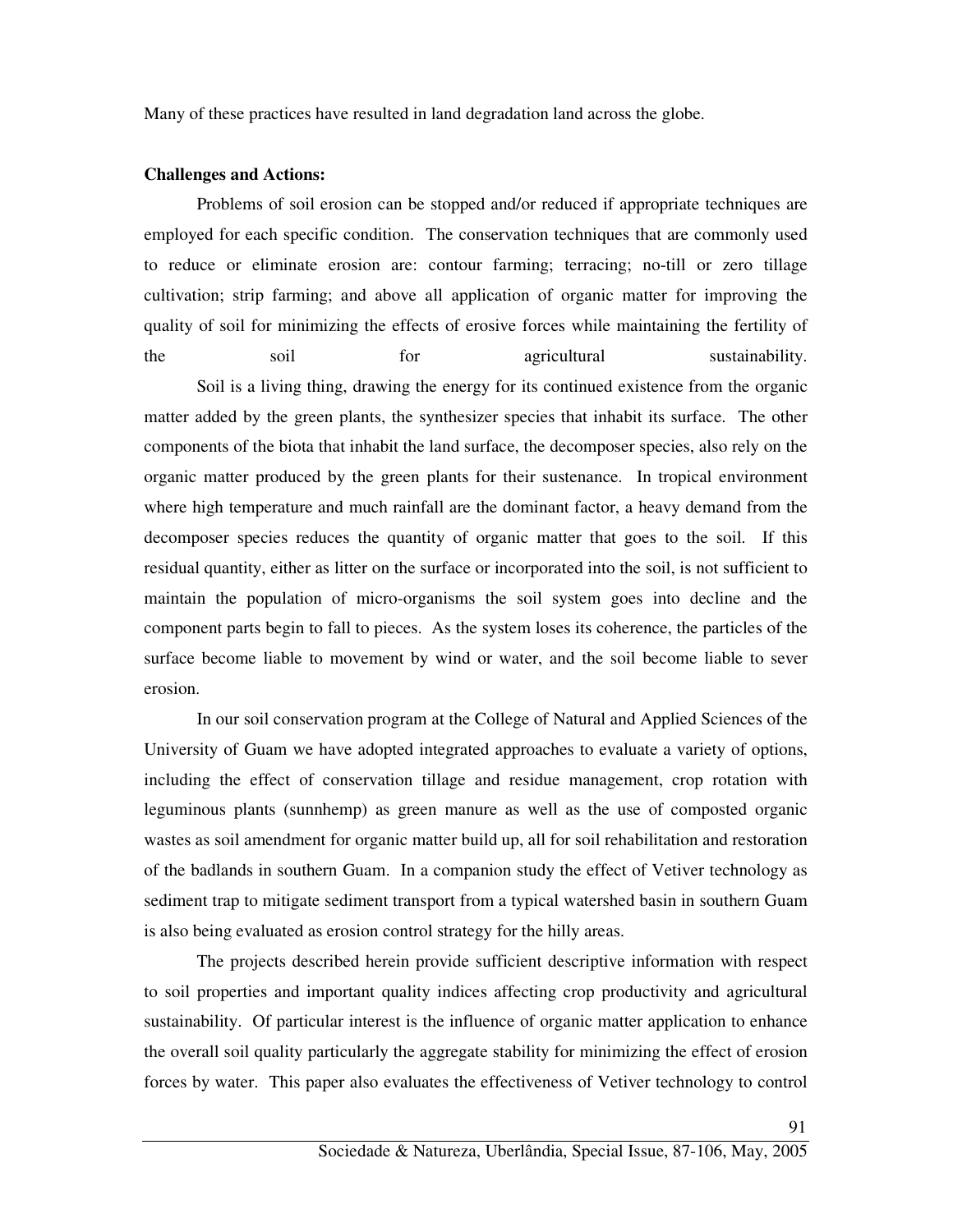sediment loss at the watershed level.

#### **Statement of Problem, Rational, and Significant:**

 The intensity of badland erosion and its effects on the environment is at its threatening stage. Severe erosion and transport of sediments out of badlands into the streams, promotes a spectrum of environmental and ecological changes ranging from wetlands formation and river turbidity to coastal modification and habitat destruction in southern Guam (Lewis, 1999). These natural resources are an integral part of quality of life and viability of the tourism industry for Guam's economy. Both are severely altered by unchecked badlands formation (Lewis, 1999).

Sedimentation as the result of runoff is the principle anthropogenic threat to Pacific Island of Guam. Runoff water is characterized by flash floods of high velocity but short duration. The rapid flow is attributed to low soil infiltration, high proportion of rain converted to overland flow, and scanty or no vegetation cover due to wildfires. In the areas that protective vegetation cover is at its minimum, and the soil quality is poor (weak aggregate stability due to low organic matter content), the soil is therefore subjected to the high shearing force of overland flow.

 The on-site damage from erosion is indeed a problem to the island's ecosystems especially in the southern regions. Eroded sediment clogs rivers, lakes, and waterways. It reduces the water storage capacity of reservoirs and canals and increases flooding. Sedimentation is damaging to streams, rivers and eventually to the near-shore coral reef ecosystem.

Awareness of badland erosion and its effects on the environment are increasing. Erosion control practices should therefore be designed to conserve soil and natural resources and maintain the integrity of ecosystems while protecting the environment of the island

 The challenge facing soil and natural resource scientists is to develop strategies in order to improve the soil quality not only for controlling erosion but also introduce new maintenance techniques for crop production within a framework of increasing environmental and financial constraints.

The two case studies presented here will emphasize on the agronomic value of compost on soil quality enhancement for crop productivity and improved aggregate stability for increasing resistance to soil erosion forces as well as the effectiveness of Vetiver technology for sediment trapping as a watershed management strategy.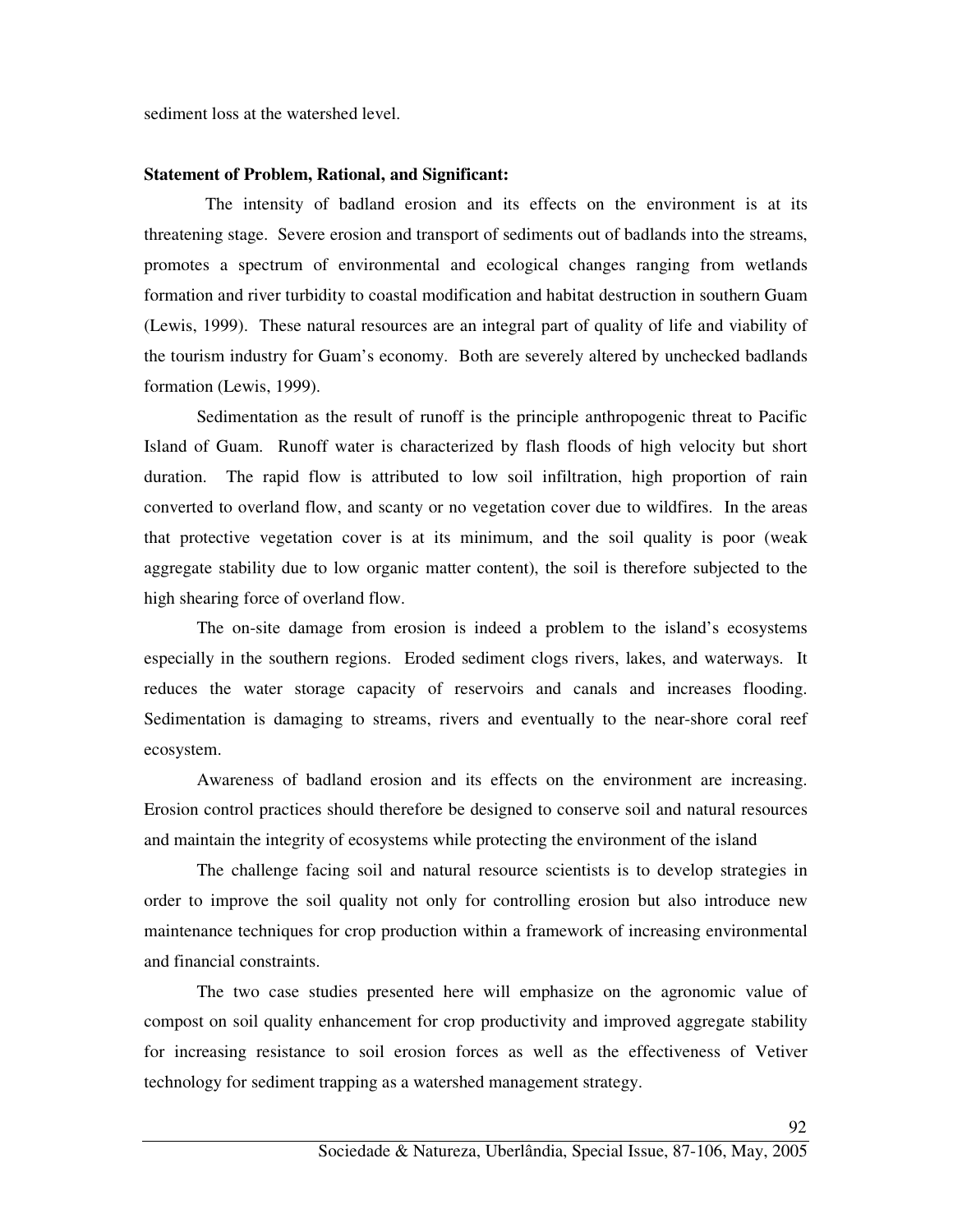## **CASE STUDIES**

#### Case study No. 1

**Using composted organic wastes as soil amendment for crop productivity and agricultural sustainability in the island of Guam.** 

#### **OBJECTIVE (S)**

In our soil program at the University of Guam, we are evaluating the use of composted organic material as an alternative to synthetic fertilizers to increase yield and enhance crop productivity. Our main objective is to develop management strategies and use available resources to improve soil quality for maintaining agricultural sustainability while conserving natural resources and preserving environmental quality.

## **MATERIAL AND METHODS**

The composting procedure is being conducted at the Inarajan Agricultural Experiment Station in southern Guam. In this study, tree trimmings from the roadsides, chicken, hog and horse manure from local farmers and ranchers and wood chips from typhoon debris were used for compost production.

There are many methods of composting organic materials. These include active windrow (with turning), passively aerated windrow (supplying air through perforated pipes embedded in the windrow), active aerated windrow (forced air), bins, silos, and anaerobic digestion (Humenik, and J.R. Miner, 1983). In this project however, we employed passively treated compost piles and supplied air through perforated pipes embedded in the pile, with occasional mixing of the compost by backhoe. Samples were collected from different sections of the compost pile for nutrient characterization before the compost was applied on the treatment plots. Seven samples were collected randomly and were mixed to produce one composite sample and brought to the lab for analysis. Total nitrogen with Kjeldahl (Bremner and Mulvaney, 1982) and  $NO<sub>3</sub>$  by QuikChem -LACHAT was determined. Soluble phosphorus was determined colorimetrically by using sodium bicarbonate (Olsen and Sommers, 1982). The pH was determined in a 1:5 soil:water paste using a combination electrode.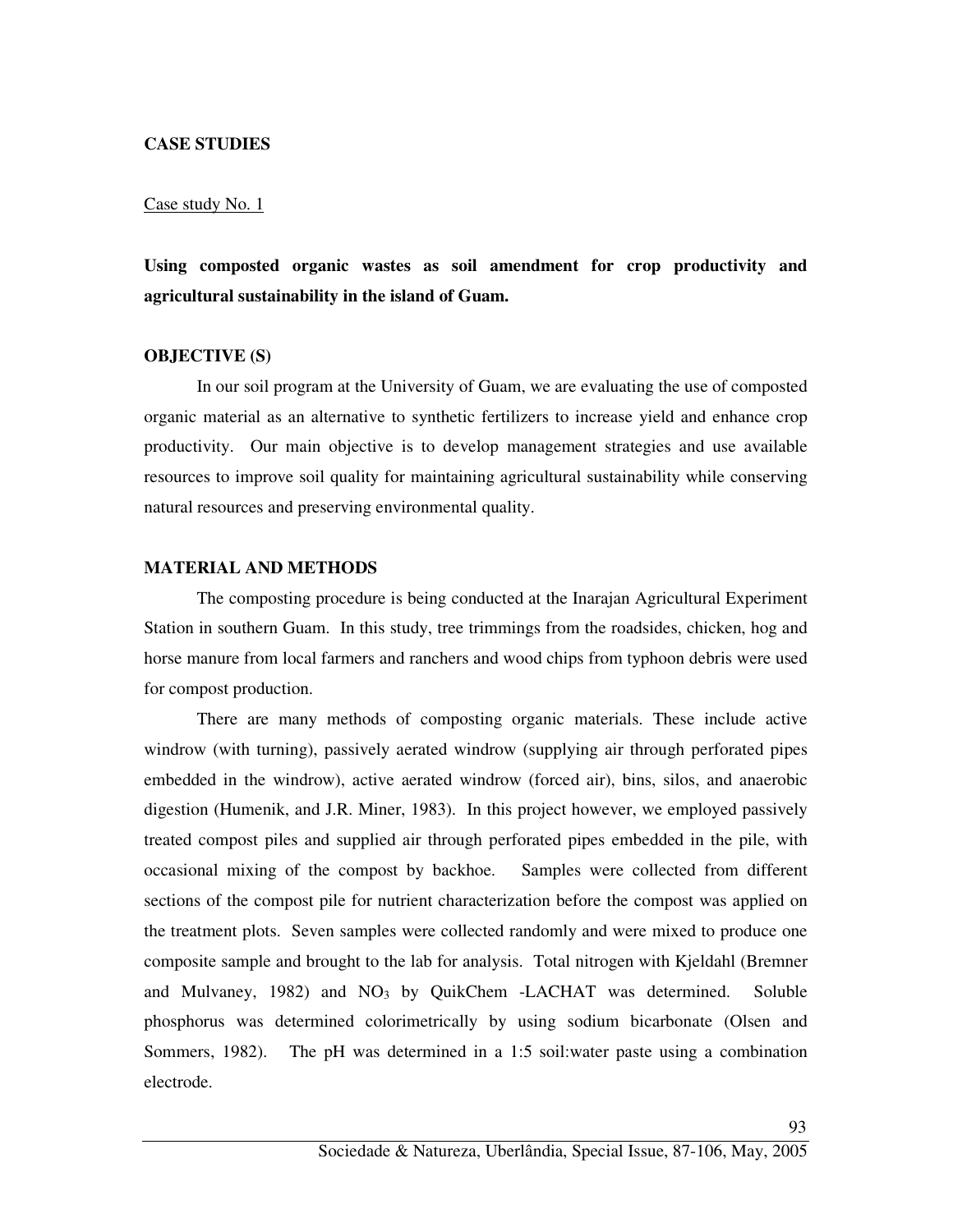In the second stage of the experiment we applied the composted organic material on research plots as a fertilizer in order to evaluate the agronomic value of the organic compost on crop production from the soil under study. Also the effect of compost as soil amendment for enhancing soil quality was evaluated.

Twelve field plots  $(25 \text{ X} 18 \text{ ft}^2)$  were set up at the Inarajan Agricultural Experiment Station in southern Guam for this project. The soil under study for this investigation is Akina series (Very fine, kaolinitic, isohyperethermic Oxic Haplustalf) formed in volcanic residuum (USDA-SCS, 1988). Composted organic wastes were applied at 0 (control), 5, 10, and 20 tons per hectare and replicated three times. Drip irrigation system was employed during the dry season.

#### **RESULTS**

The characteristics and range of compositional values of the compost before the land application of the organic material are presented in Table 1. As shown in table 1, the carbon to nitrogen ratio of the compost before the land application is relatively high. Therefore, the compost was incorporated four inches into the soil one week before the corn seeds were planted in order to allow the carbon to nitrogen ratio stabilize itself during this period. Vigorous growth during the growing season reflected sufficient nitrogen release by the compost indicating that the initial high carbon to nitrogen ratio did not suppress plant growth.

The results indicated that under the unique climatic conditions of Guam, land application of organic compost enhanced soil quality and increased soil fertility considerably. As shown in Table 2, 3, and 4 considerable improvements in bulk density, soil organic matter content, soil pH, nutrient distribution, and other soil quality parameters occurred with increased application rate of the composted organic material on the soil under treatment. Also, in order to evaluate the effect of composted organic waste on soil quality for erosion control, a set of rainfall simulators are being built to measure the infiltration rate and runoff as they are affected by different compost application rates (data not available at this time). Sediment loss from each treatment plot will be measured to evaluate the effectiveness of composted organic waste on erosion control.

 Data obtained from the first trial indicated that as the compost application rates were increased from 0 tons per hectare (control) to 5, 10 and 20 tons per hectare, the soil CEC (cation exchange capacity), one of the major soil quality indexes, was also increased, indicating a considerable improvement in nutrient exchange capacity of the soils treated with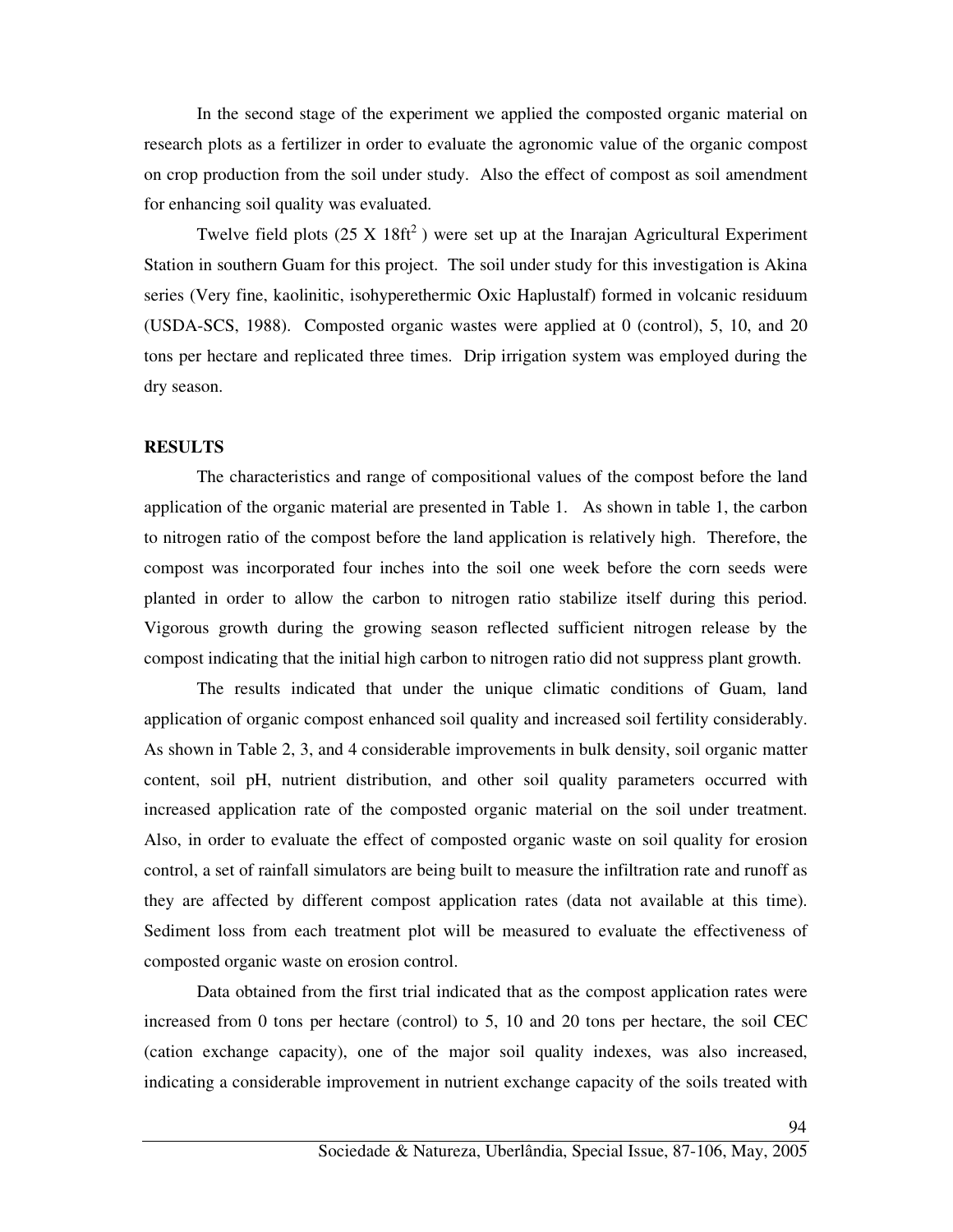organic matter amendments (Table 2, 3, 4). A significant yield increase (Fig. 1A, 1B, 1C) in plots with compost application rate of 10 and 20 tons per acre provides evidence of these improvements.

 Following the first harvest from dry season (May 2003) the same plots were used for re-planting during the wet season (August to December) of 2003. The same soil quality enhancement occurred following the second round of the compost application on the treated soils (Table 3). Yield results from the dry season trial showed an even higher increase in crop yield as the compost application rates were increased (Fig. 1B). A point must be made that the yield results from the second trial reflect the effect of previous compost application on these plots. In addition to yield increase, the quality of the corn crop also was improved (Figure 2). Data from the second corn harvest (December of 2003), however, showed that the yield increase from 10 tons per hectare was not much different from the 20 tons per hectare (Fig. 1B) indicating that the highest rate of compost application only promotes vegetative growth at the expense of grain production. Therefore, the third trial of the same corn planting was adjusted with the highest application rate reduced from 20 to 15 tons per hectare (Fig. 1C). The results from the third trial were then used to establish an optimum level of the compost application rate, which can then be recommended to the local farmers who are currently using organic material as the source of soil nutrient for their crops.

 As was evidenced by the data thus far evaluated, land application of compost organic wastes enhanced soil quality/fertility significantly. With continued application of compost prior to each planting event, the soil quality should be further enhanced and the yields should increase as well. This is an ongoing experiment and additional data and analysis is expected to be available for later reporting.

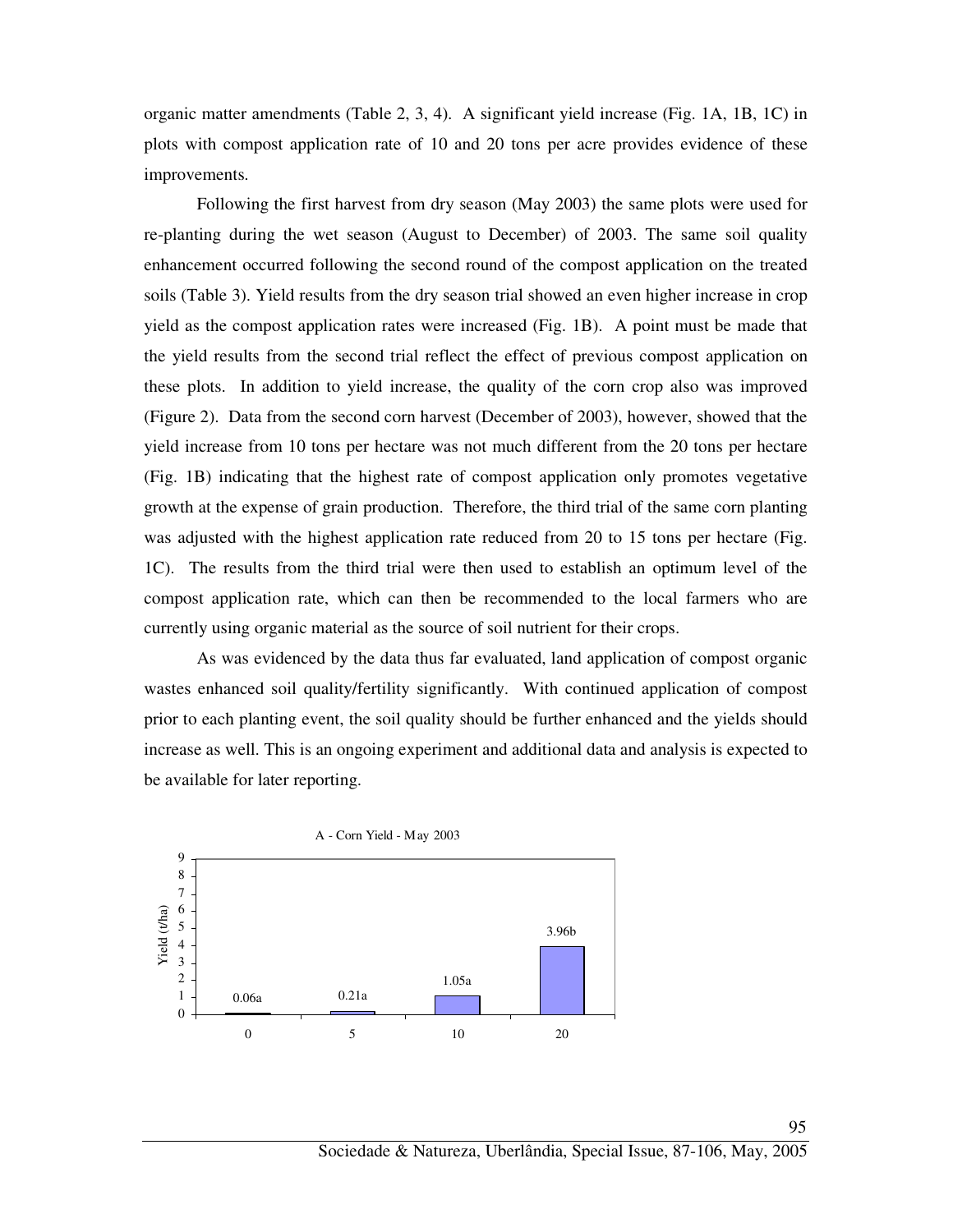

**Fig.1: Yield results showing gradual increase as compost application rates were increased.** [<sup>\*</sup>Mean shown on the columns followed by the same letter are not significantly different according to Fisher's LSD multiple comparison test  $(P< 0.05)$ ]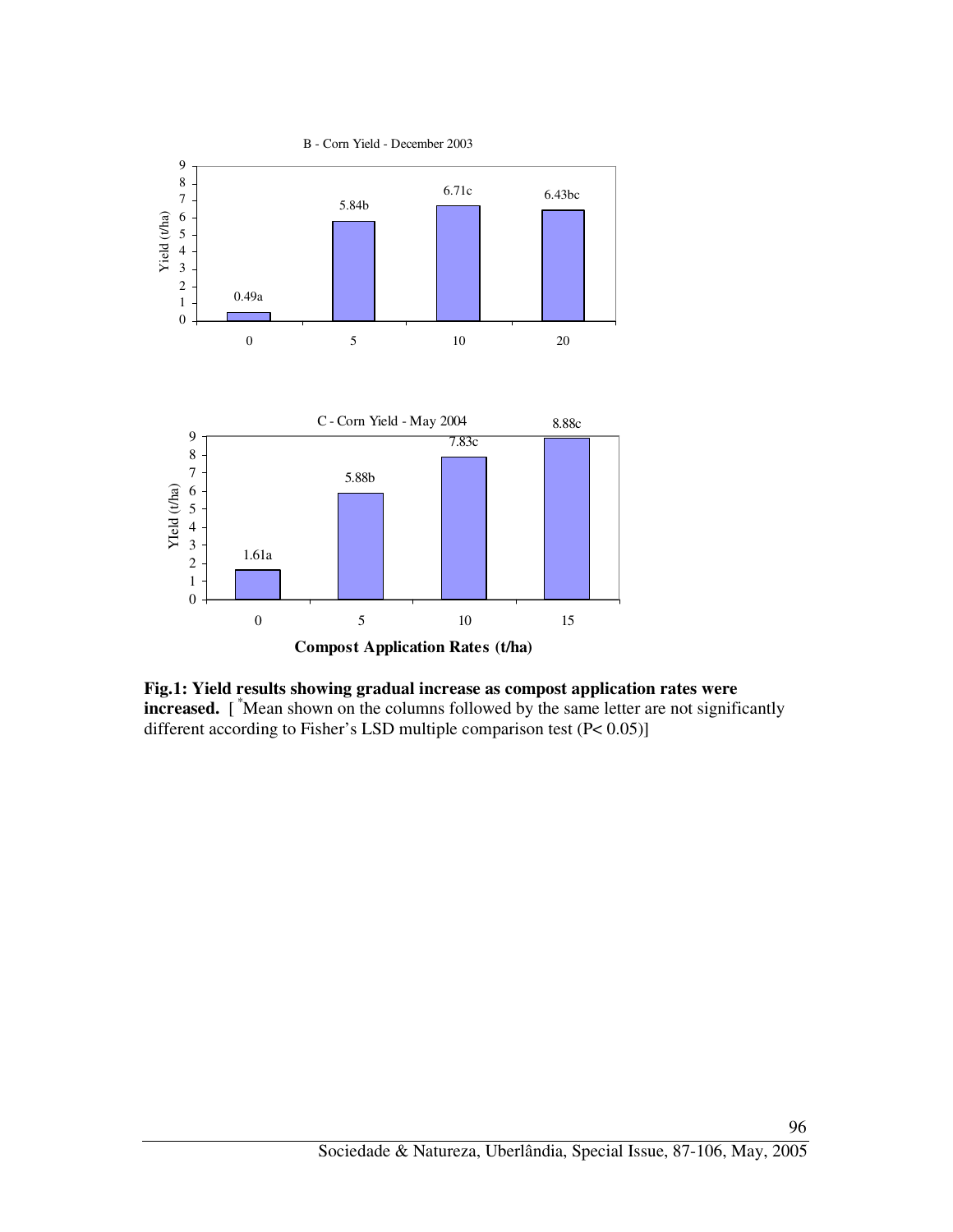

Fig. 2: Showing that in addition to yield increase, quality of corn crop was also improved as the result of increased compost application rate.

Case Study No. 2

**Using Vetiver technology to mitigate sediment transport for erosion control and water quality improvement in a typical watershed in southern Guam.** 

## **THE OBJECTIVE (S)**

 The overall objective of this project is to assess the sediment loss from a typical southern watershed and estimate the sediment-loading rate to the near-shore coral reef originating from the upland watershed areas. Also in this project the effect of different soil surface conditions on soil erosion specially the effectiveness of Vetiver grass on trapping the sediment as erosion control strategy is being evaluated.

#### **METHODOLOGY**

This on going project commenced in May 2003 with the initial surveying and identification of possible projects sites for erosion monitoring and analysis.

 Four plots (72ft X 5.5ft) are laid out on a uniformly sloped (12%) selected watershed area to estimate the sedimentation rates. Each plot is equipped with 8-inch high flume wall in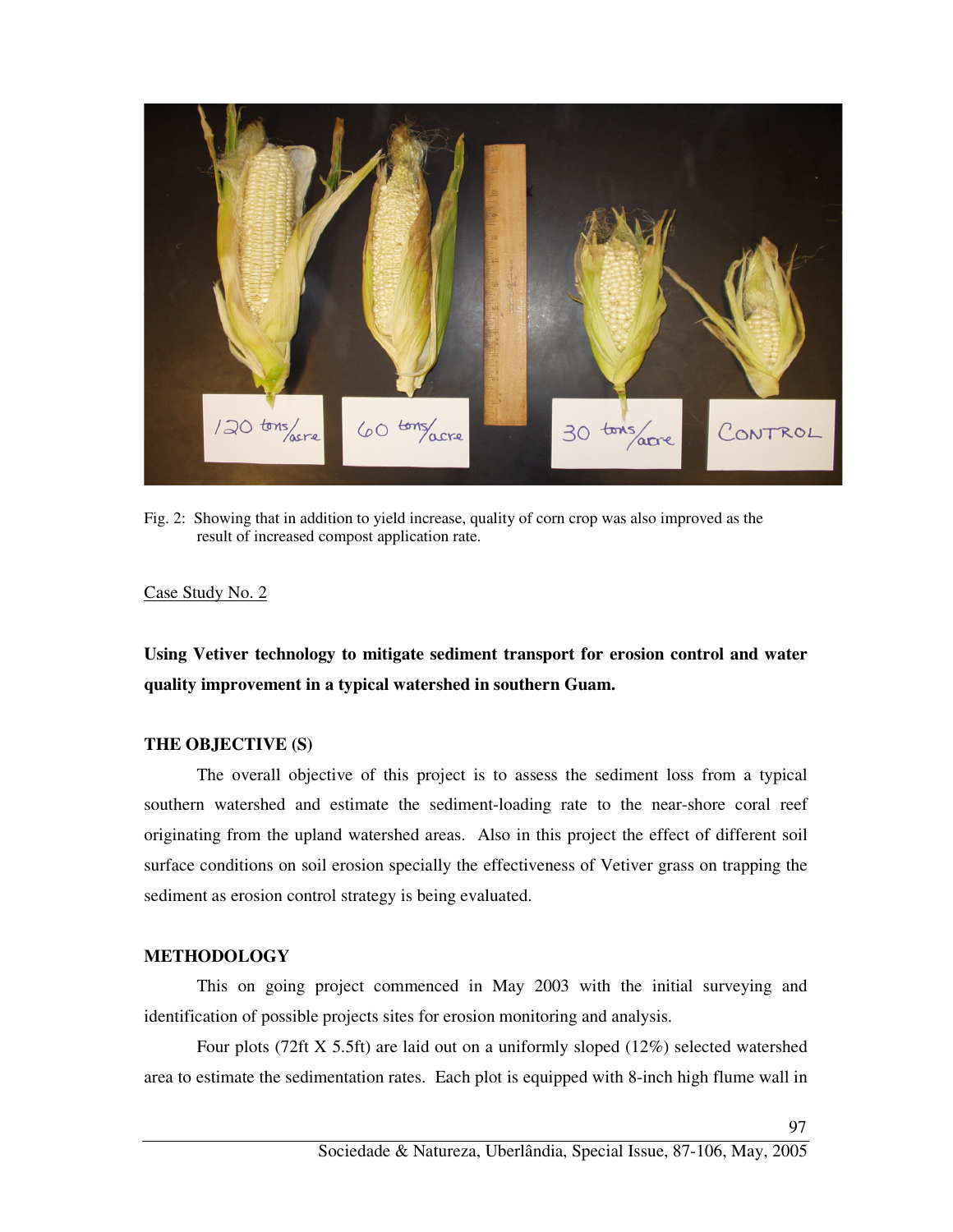order to separate the individual plot's surface treatments from each other and surroundings. Flumes are equipped with a cone shape weirs, which will direct the runoff and sediments into a collecting tank beneath the weirs. Soil texture analysis from the site revealed that the soil under study contains 54.4% clay, 20.7% silt and 24.9 % sand making it a clay soil. The organic matter content of the soils under study was determined to be 3.9% on average.

In order to evaluate the effect of different soil surface management on erosion and quantify the sedimentation and turbidity of the runoff water from each plot, the following treatments are being examined at this particular watershed:

- a) Natural vegetation "As it is" treatment
- b) " Vetiver technology" treatment as a restoration technique
- c) "Controlled burned" treatment
- d) "Exposed surface No-cover" treatment

The above-mentioned treatments represent a wide range of conditions that are present in a typical watershed area in southern Guam. The natural vegetation condition ("as it is" treatment) is used as a control for comparison purposes. The " Vetiver technology" is used as a restoration technique in this study to evaluate the effect of Vetiver grass (Vetiveria zizanioides) on sediment trapping and the water quality conditions affected by these systems. The Vetiver grass is planted in hedgerows of 13 feet apart while sunnhemp was planted between the hedgerows as a green manure in order to provide the initial nitrogen requirement for the grass. This treatment is particularly used to quantify the sedimentation and turbidity of runoff water from the treatment plot and will develop best management practices to alleviate the impact of sedimentation and turbidity on near shore coral reefs. The purpose of the "controlled burned" condition is to evaluate the effect of new vegetation growth on soil erosion and sedimentation from soil surface under treatment. The "controlled burn" condition also represents the erosion from land denuded of vegetation by intentionally set savanna wildfires in southern Guam. In the "exposed " or no-cover treatment the plot is tilled and the soil surface is left with no cover and exposed to rain drop impact at all times to represent the degraded bare soils of southern Guam known as badlands. The purpose of this treatment is to assess the sedimentation and turbidity on near shore coral reefs attributable to runoff from these severely eroded and exposed soil surfaces in watersheds in southern Guam.

 A set of suspended sediment samplers were installed in the sampling tanks for the measurement of sediment discharged from the flumes. The runoff was collected in a tank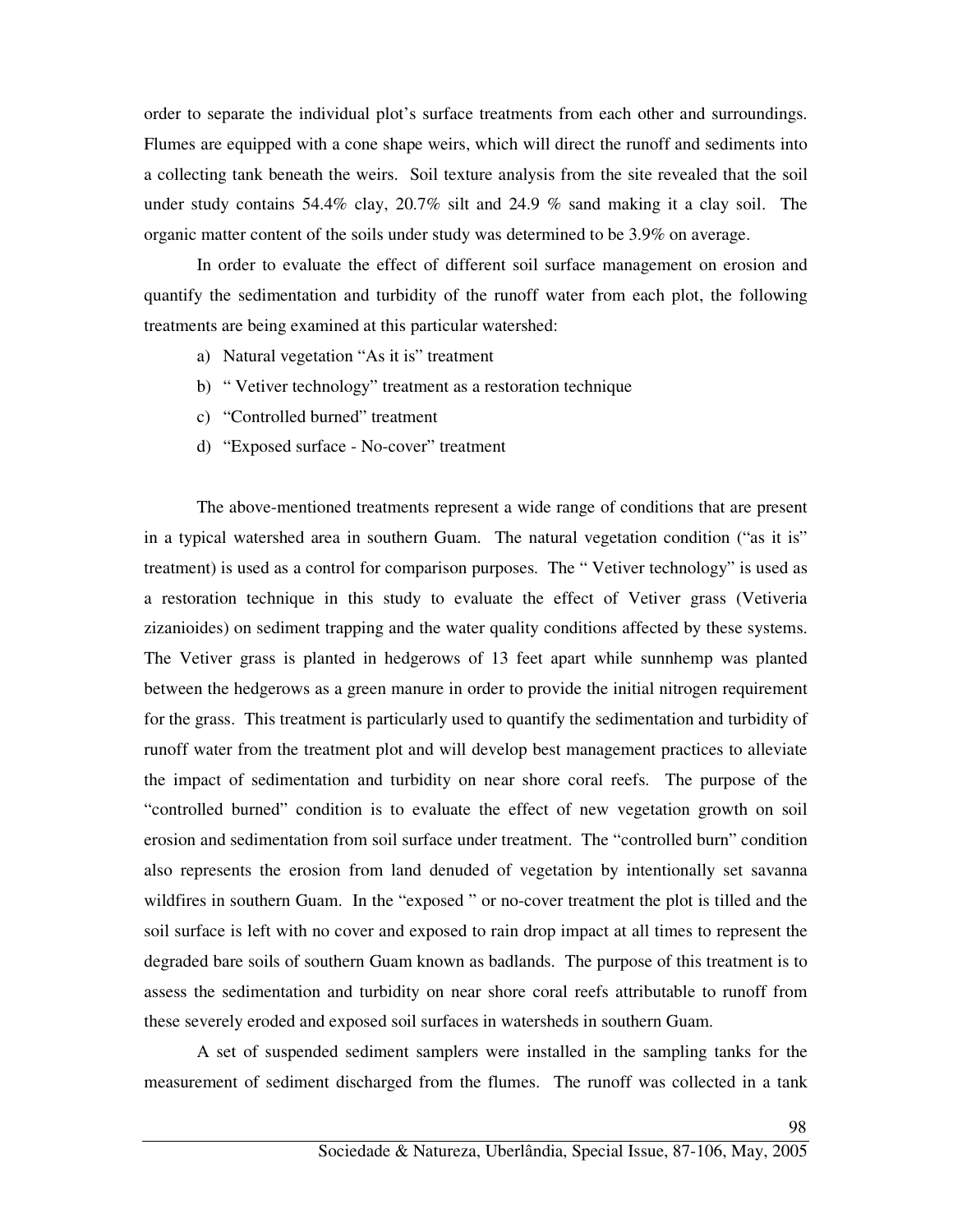installed beneath the weir at the bottom end of each flume and the volume of runoff water is being measured at each sampling event as described. Sampling storage tank capacity (450 gallon) was based on 100 percent runoff and a 10 year, 24 hour storm events. The weirs at the end of the flumes are attached to an end trough, which is extended 8 inches into the storage tank. Storage tanks are placed beneath the collector troughs to collect the weekly runoff from each plot are measured before tanks are drained for the subsequent events. In addition to the samples from the sediment samplers, sub-samples from the runoff water are also being taken for turbidity analysis and sediment quantification.

Samples are collected twice a week during the wet season (July – December) and once a week during the dry season (December – June). Samples are brought to the lab and allowed to sit for 72 hours. When the sediments have settled, most of the water is drained and the sample is transferred into a beaker and dried at 75 degree Celsius for 48 hours then weighted to determine the sediment content collected for each treatment plots. Turbidity is measured from separate samples by using a Hatch 2100 instrument for each treatment plots.

#### **Current Progress Updates**

 The results presented here are preliminary but enlightening. However, the project is on going and data collection and analysis will be continued until the end of December of 2005.

Initial sampling and data collection was started in late January and early February of 2004. Soil samples are collected for texture analysis as well as other parameters of soil quality indexes (i.e., organic matter content).

 As shown in figure 3, during the dry season almost all the treatments behaved similarly and the amount of sedimentation was at minimum. It is worth mentioning that the Vetiver grass had been planted in late December of 2003 and was not fully established until late April 2004. The small amount of sediment that was produced from the plot with Vetiver grass was mainly due to tilling that was done prior to planting. In general, not much sediment was produced from any of the treatment plots from February 2004 to June 2004 mainly due to low rainfall through out the dry season. As shown in Figure 3, the average rainfall for the month of June was 29 inches. It was during this time that Vetiver grass proved to be the most effective in sediment trapping by producing 0.23 t/ha of sediment per month from that major storm event as compared to plot with "Bare surface" or no cover condition that produced 7.3t/ha per month from a major storm event. The same trend was shown for the month of July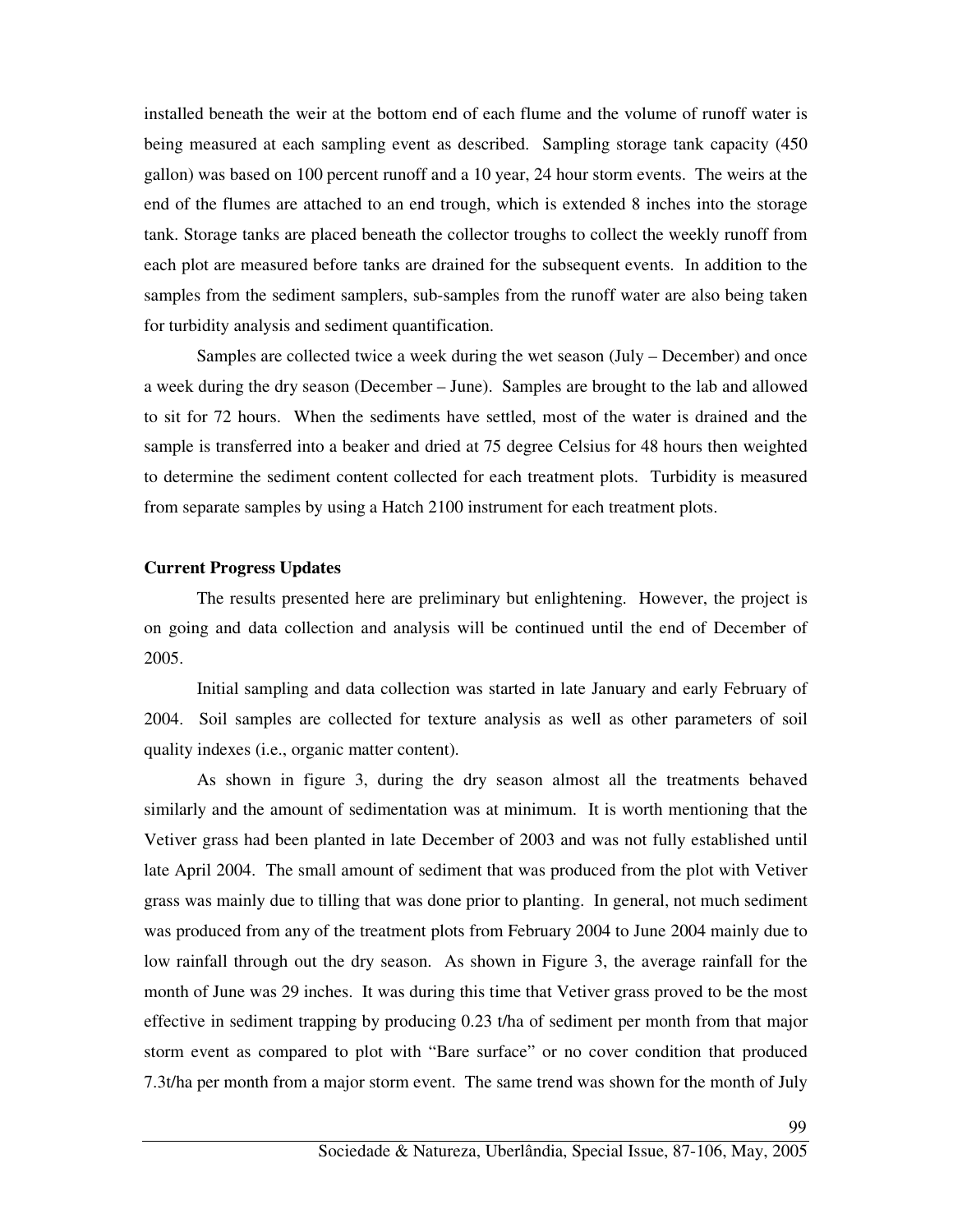and August and it is expected to continue through out the wet season (June- January 2005). It should be mentioned that although the amount of rainfall was lower in August the sedimentation was considerably higher from the "Bare surface" treatment plot due to the higher intensity of this storm event. Again it was shown (Fig. 3) that the "Vetiver grass" treatment was the most effective in sediment trapping as an erosion control during a major storm event. A similar trend is shown with turbidity where the water sample collected from the plot with "Vetiver " had the least turbidity as compared to "Bare" surface condition (Fig. 4).

Preliminary results thus far have shown that Vetiver technology effectively reduced the amount of sedimentation as compared to plot with bare soil surface and/or other plots with different treatment at the watershed under study. The preliminary result from this study thus far has shown that Vetiver grass not only is an effective measure for erosion control but also improves water quality down the stream, hence protecting coral reef from muddy waters in southern Guam. In short as described by Xia and Shu (2003), Vetiver grass, due to its unique characteristics, such as higher biomass, fast growth, strong root system, higher metal tolerance and uptake ability, has been documented to play an important role in reducing soil erosion as well as for reclaiming degraded land for sustainable development and environmental integrity.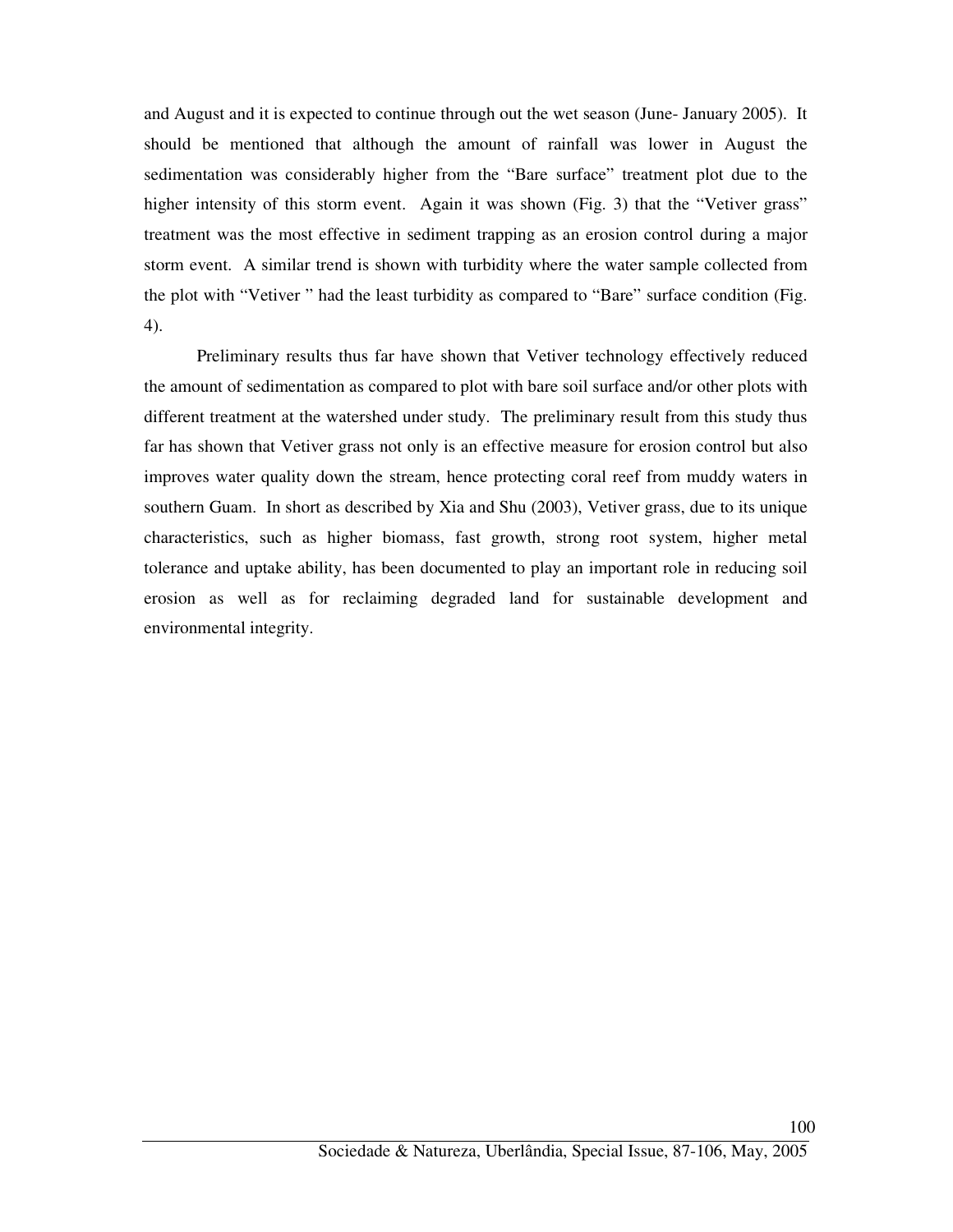

Fig. 3: Average monthly sedimentation from plots with different treatment.



Fig. 4: Average monthly turbidity measurement from plots with different treatment.

## **Concluding remarks and recommendations**

 As indicated in the case study 1, the composted organic wastes are generally rich in organic matter and they improved physical as well as chemical properties of the soil under study. For sustainable agricultural systems within small-scale farming in the Pacific Islands, composting can be a viable option for developing effective plant nutrient management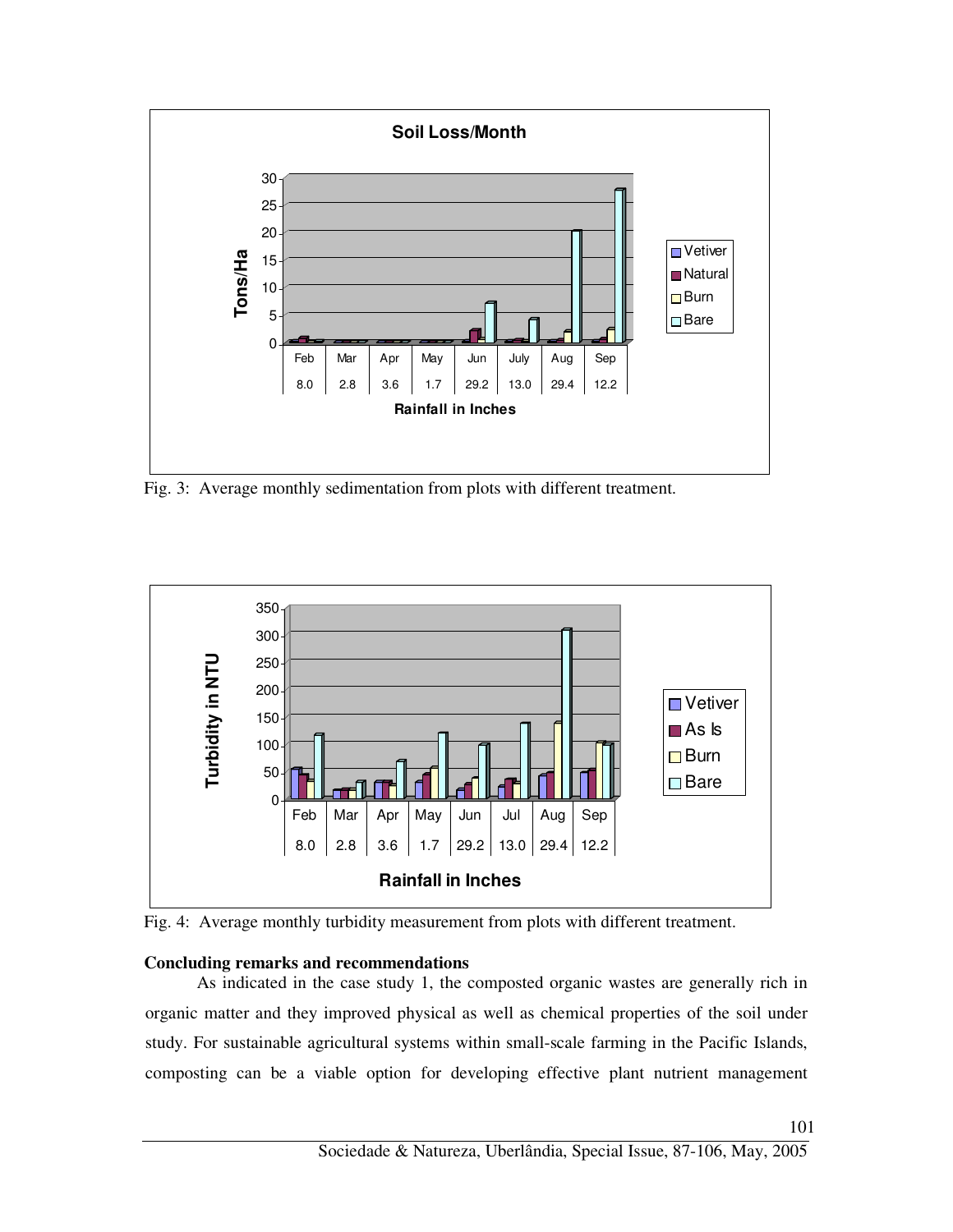strategies in many situations. However, the real or perceived economic incentives to use composted organic material as a soil amendment need to be introduced with greater emphasis among the small scale farmers of Guam and the other farmers in the Pacific and Asian regions with similar environmental conditions. Our preliminary findings clearly indicate that productivity can be enhanced due to improved soil quality by proper use of composted organic materials, and that the environment benefits as well through the reuse of organic wastes that otherwise would be buried in the landfills.

Preliminary results from case study 2, thus far has shown that Vetiver technology effectively reduced the amount of sedimentation as compared to plots with bare soil surface and/or other plots with different treatment at the watershed under study. The preliminary result from this study thus far has shown that Vetiver grass not only is an effective measure for erosion control but also improves water quality down stream, hence protecting coral reef from muddy waters in southern Guam. In short as described by Xia and Shu (2003), Vetiver grass, due to its unique characteristics, such as higher biomass, fast growth, strong root system, higher metal tolerance and uptake ability, has been documented to play an important role in soil erosion as well as for reclamation of degraded land for sustainable development and environmental integrity.

In summary, the sustainability of natural ecosystems and environmental integrity cannot be maintained with the continuous nutrient depletion of the soil; sever erosion; land degradation; and environmental damages. It is time to re-examine the means by which we deal with land degradation especially in the most populated regions of the world in Asia and in the Pacific. These case studies presented here clearly showed that agricultural sustainability as well as watershed management for natural resources restoration and environmental protection is achievable if the techniques described are implemented properly.

#### **REFERENCES**

Bremner J.M., and C.S. Mulvaney. 1982. Nitrogen total. *In:* Page, A.L., R.H. Miller, D.R. Keeney, D.E. Baker, Roscoe Ellis, Jr., J.D. Rhoades, R.C. Dinauer, and K.E. Gates. Methods of Soil analysis Part 2 – Chemical and Biological Properties.  $2<sup>nd</sup>$  edition, Agronomy monograph published by the American Society of Agronomy (ASA) and Soil Science society of America (SSSA). Madison, Wisconsin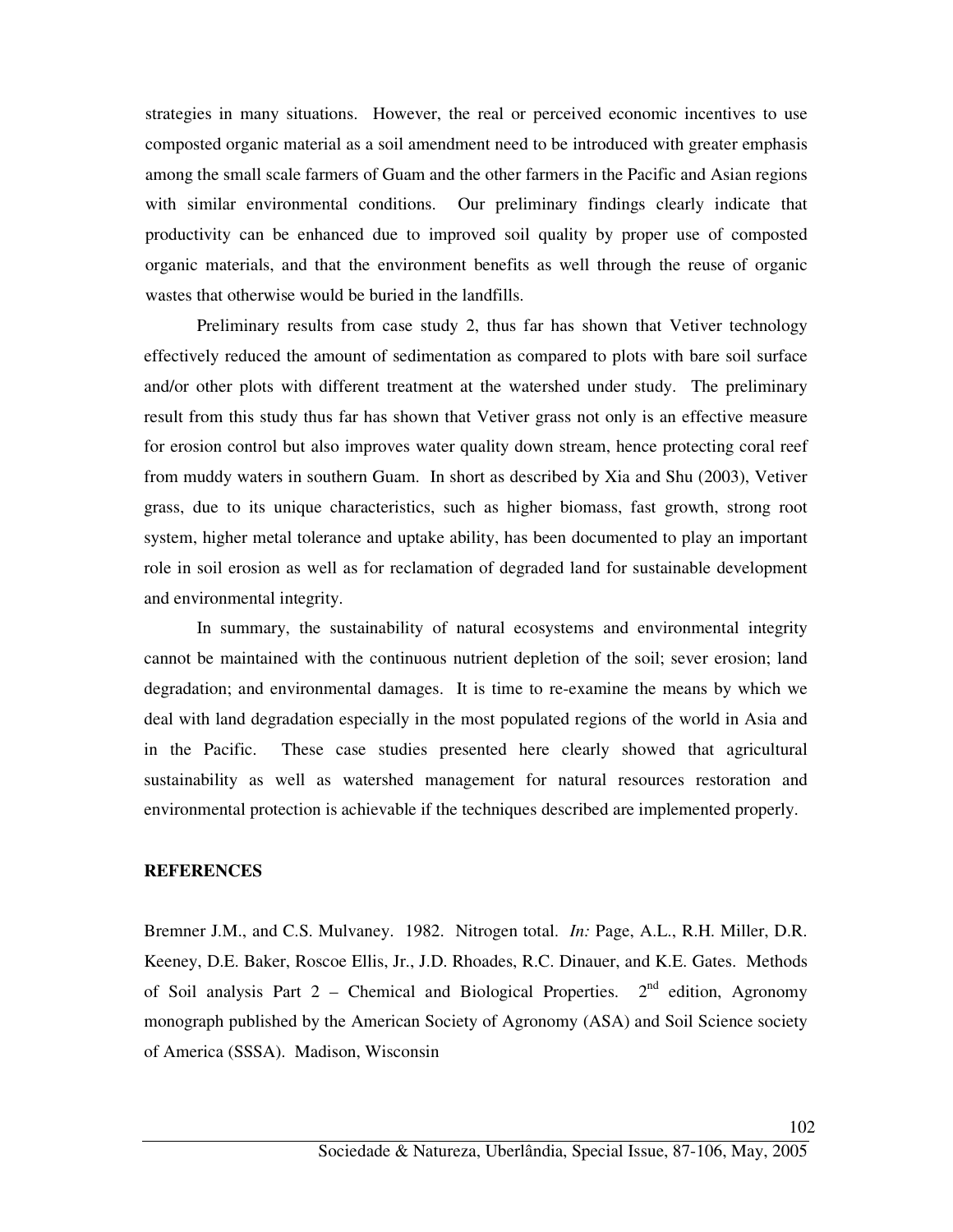Humenik F.J., and J.R. Miner, 1983. Livestock Waste Management, Vol. I., by M.R. Overcash, CRC Press, Boca Raton, Fla.

Guam Environmental Protection Agency, (GEPA) 1986. Guam Erosion and Sedimentation Control Manual.

Lal, R. !987. Tropical Ecology and Physical Edaphology. John Wiley & Sons. New York. Pp565-617

Lal R., W.H. Blum, C. Valentine, B.A. Stewart (eds). 1997. Methods for assessment of soil degradation. *In*: Advances in Soil Science. ERC Press

Lewis, R.R., 1999. Quantifying Geomorphic Processes of Guam's Taelayag River Badlands by Determining Rates for Basin Yield, Slope Retreat & Fracture Movement. Thesis submitted to the University of Guam for Masters of Science in Environmental Sciences.

Nearing, M.A., L.J. Lane, and V.L. Lopes, 1994. Modeling Soil Erosion. In: Lal, R. (ed.), Soil Erosion Research Methods. Soil and water Conservation Society, St. Lucie Press, Florida

Olsen, S.R., and L.E. Sommers. 1982. Phosphorus. *In:* Page, A.L., R.H. Miller, D.R. Keeney, D.E. Baker, Roscoe Ellis, Jr., J.D. Rhoades, R.C. Dinauer, and K.E. Gates. Methods of Soil analysis Part 2 – Chemical and Biological Properties.  $2<sup>nd</sup>$  edition, Agronomy monograph published by the American Society of Agronomy (ASA) and Soil Science society of America (SSSA). Madison, Wisconsin

USDA-SCS, 1988. Soil Survey of Territory of Guam in cooperation with Guam Department of Commerce and University of Guam.

Xia, Hanping, and Wensheng Shu. 2003. Application of Vetiver system the reclamation of degraded land. In: Proceeding of the third international conference on Vetiver and Exhibition. Guangzhou, P.R. china. October 6-9, 2003. pp419 - 427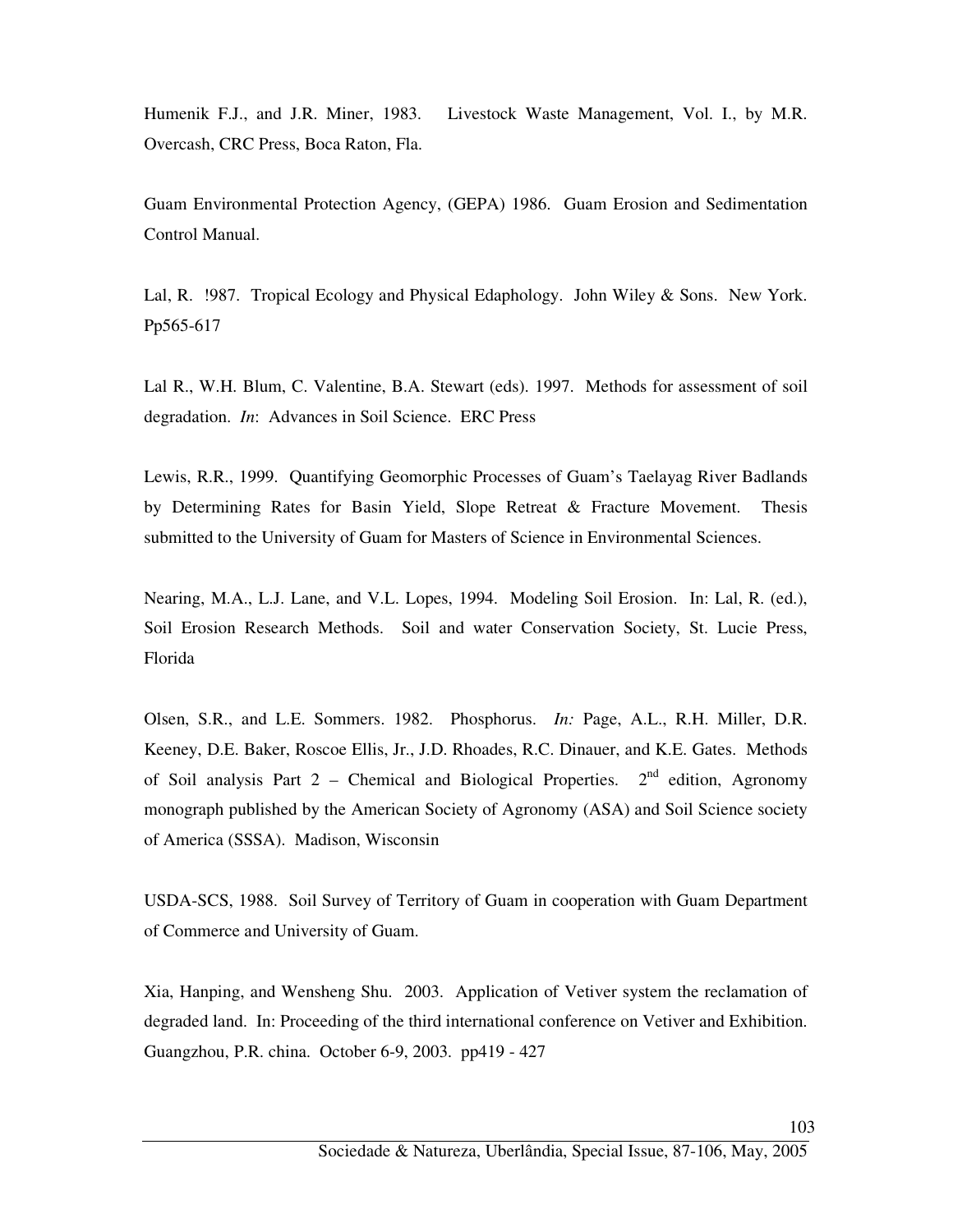Wilding, L.P. SSSA President. 1994. Agronomy News, April 1994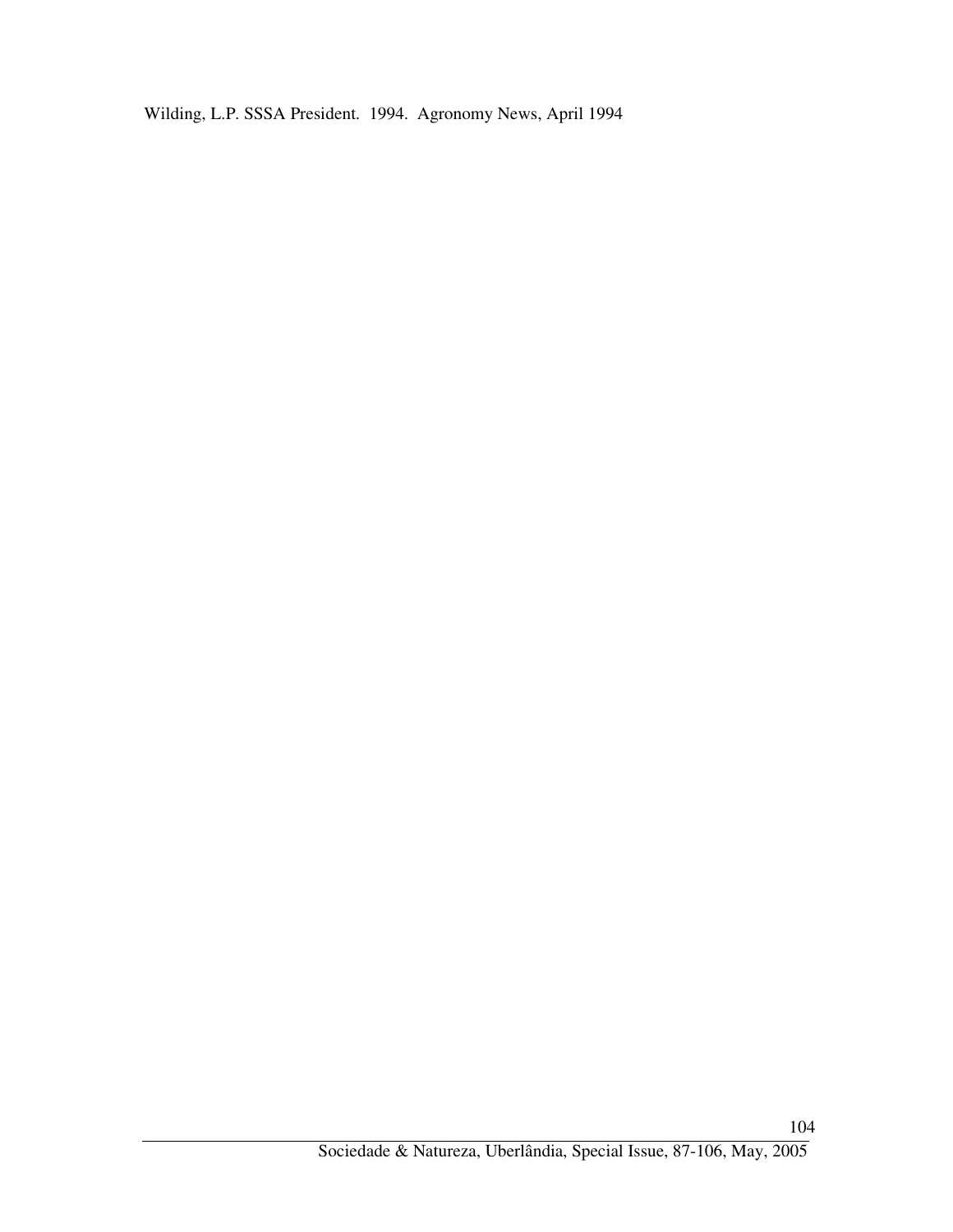| <b>Compost</b><br><b>Application</b><br><b>Phase</b> | рH   | <b>Moisture</b><br>Content<br>$\mathcal{O}_\mathcal{O}$ | Carbon<br>Content<br>$\mathscr{G}_o$ | <b>Total N</b><br>$\%$ | $\mathbf{C}/\mathbf{N}$<br>Ratio | Nitrate<br>(NO <sub>3</sub> )<br>(ppm) | Phosphate<br>$(\mathbf{P}\mathbf{O}_4)^3$<br>(ppm) | Potassium<br>(K)<br>(ppm) | Calcium<br>(Ca)<br>(ppm) | <b>Magnesium</b><br>(Mg)<br>(ppm) |
|------------------------------------------------------|------|---------------------------------------------------------|--------------------------------------|------------------------|----------------------------------|----------------------------------------|----------------------------------------------------|---------------------------|--------------------------|-----------------------------------|
| Nov 2003                                             | 7.27 | 49.6                                                    | 25.1                                 | 0.672                  | 37.4                             | 2315                                   | 162.7                                              | 5362.1                    | 3672.3                   | 1174.6                            |
| April 2004                                           | 7.48 | 50.3                                                    | 29.5                                 | 0.618                  | 47.7                             | 173.8                                  | 151.94                                             | 4761.2                    | 5612.4                   | 9840.4                            |

**Table 1. Some of the characteristics of compost at the time of application** 

**Table 2. Measured soil parameters after different rates of compost application – April/May 2003** 

| Compost<br><b>Application</b><br><u>Rate</u> | pH  | <b>Bulk density</b><br>(gm/cm <sup>3</sup> ) | <b>Moisture</b><br>Content<br>$(\%)$ | Organic<br><b>Matter</b><br>$(\%)$ | <b>Nitrate</b><br>(NO <sub>3</sub> ) | <b>Phosphate</b><br>$(PO_{4}^{5})$ | Potassium<br>(K)<br>(ppm) | Calcium<br>(Ca) | <b>Magnesium</b><br>(Mg) | <b>CEC</b><br>$(\text{meq}/100\text{g soil})$ |
|----------------------------------------------|-----|----------------------------------------------|--------------------------------------|------------------------------------|--------------------------------------|------------------------------------|---------------------------|-----------------|--------------------------|-----------------------------------------------|
| $0$ t/ha                                     | 8.0 | l.18                                         | 26.01                                | 5.36                               | 32.8                                 | 30.09                              | 206.83                    | 3416.17         | 171.40                   | 1.90                                          |
| 5 $t/ha$                                     | 7.6 | 1.01                                         | 25.86                                | 5.64                               | 49.6                                 | 52.34                              | 744.97                    | 3779.88         | 297.59                   | 2.33                                          |
| $10$ t/ha                                    | 7.6 | 0.98                                         | 28.07                                | 6.57                               | 58.9                                 | 61.02                              | 1053.36                   | 4748.70         | 431.20                   | 2.98                                          |
| $20$ t/ha                                    | 7.7 | 0.91                                         | 32.16                                | 9.46                               | 160.1                                | 76.65                              | 1418.71                   | 5492.18         | 787.92                   | 3.77                                          |